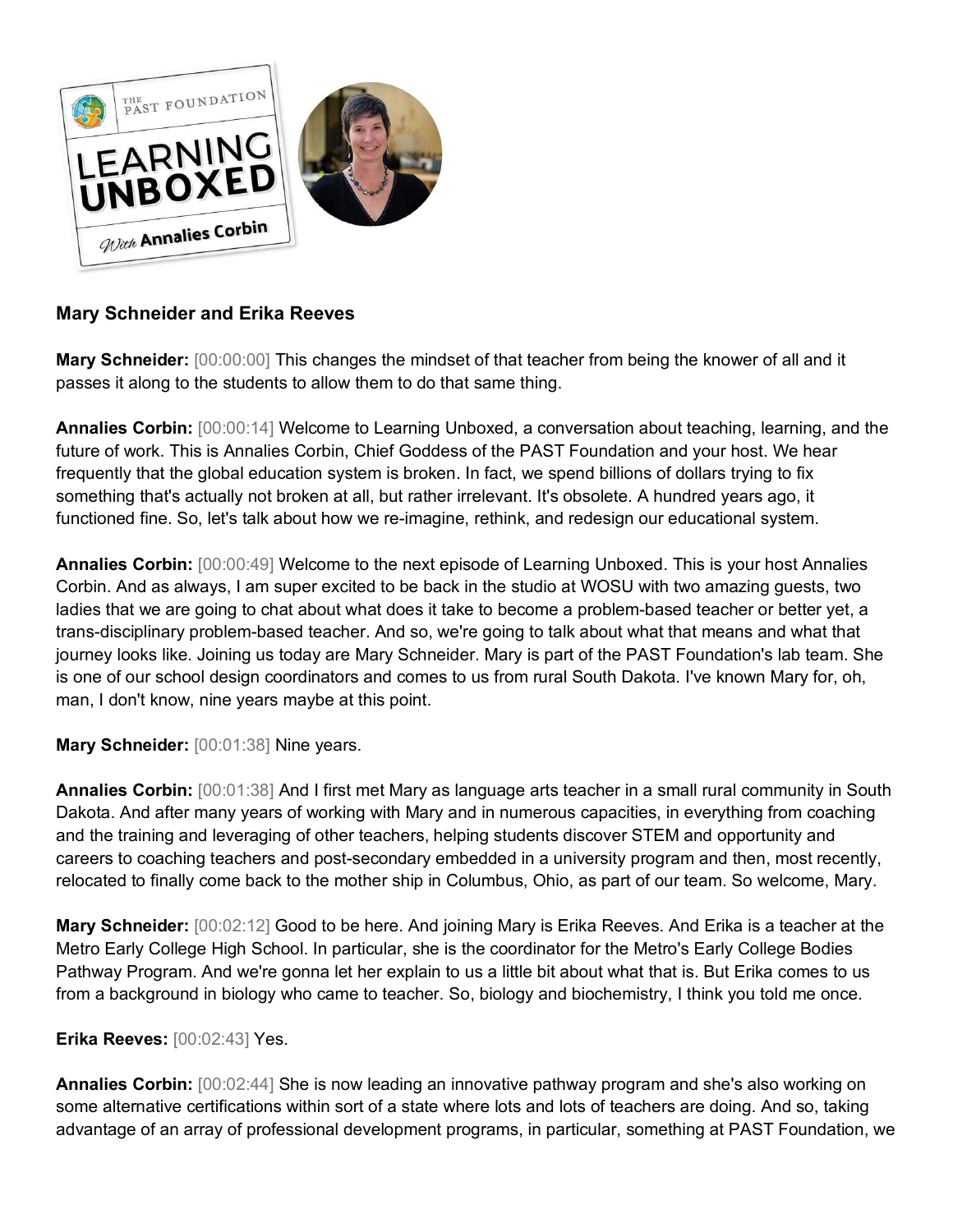call P3. And I'm going to let these two ladies sort of talk about what it is and how it impacts your teaching. So, Erika, welcome.

**Erika Reeves:** [00:03:07] Welcome. Thank you.

**Annalies Corbin:** [00:03:08] So, Mary, let's start really quickly with you. Since we're going to talk about this thing called P3 and we haven't really talked about the way that PAST Foundation trains teachers, but we make reference to it frequently on the program. So, this is really sort of the first time to sort of dig into the weeds of that. So, what the heck is school design at PAST and what is it that you folks do?

**Mary Schneider:** [00:03:32] So, school design is the way of integrating what teachers do in the classroom, what students do in the classroom, and helping teachers get to the point where they can let their students drive the instruction, they can let their students drive what's going on in the classroom. P3 is a series of online courses. P3 stands for problems, projects, and products. And it's a set of online courses. We have P3 Applied, P3 Design, and P3 Delivery. And each of those integrates the teacher into creating coursework and learning about design thinking, learning about how to do a problem-based classroom while integrating all the different topic areas.

**Mary Schneider:** [00:04:20] We do a series of three to four weeks depending upon which course you're in. P3 Applied is a three-week course that will allow for the teachers to listen to podcasts, integrate themselves in a message board, read material, develop some coursework. And then, we meet once a week virtually, where they get to share out their information, they get to talk to each other as professionals, and they get to then practice what it is that they're learning in their own classrooms.

**Annalies Corbin:** [00:04:53] So, Erika, to sort of piggyback on that, before we actually get into the nuts and bolts of the work the two of you have been doing together, just give our listeners a bit of a sort of high level overview of the bodies program. So, we've had an episode or two that we've really kind of dug into a lot of some of the components of Metro and its sort of original ideation, but tell us specifically about what it is that you are doing there so that we can then circle back around and understand why you're hanging out with Mary.

**Erika Reeves:** [00:05:28] So, the bodies program is created to provide a rigorous early college programmatic option in biomedical sciences. It's for accelerated juniors and seniors. And the mission is to engage, challenge, and develop high-achieving young professionals through the exposure to the biomedical science field. And so, this program is a partnership between Metro Early College High School and the PAST Innovation Labs.

**Annalies Corbin:** [00:05:53] And like all of the pathway programs or those emerging workforce development programs that we talk about all the time on this program that are happening at the PAST Innovation Lab, the bodies program that you lead really integrates a number, it's almost more than I can fathom and it changes from year-to-year of community partners, industry partners, career opportunities, and placement sites that students get to participate in, correct?

**Erika Reeves:** [00:06:23] Correct. We work a lot with Ohio State to give them the opportunity to learn about the different biomedical pathways that they can go into because most students think, "Oh, I'm going to be a doctor." They don't think that, "Oh, I might be interested in radiology or integrative medicine or optometry or dentistry." So, it just gives them the opportunity to further look into careers that are biomedical science careers, finding their niche so that they can really look at where they're strong and where they can have their career and be successful. And it's not just medical school. So-

**Annalies Corbin:** [00:07:02] Right.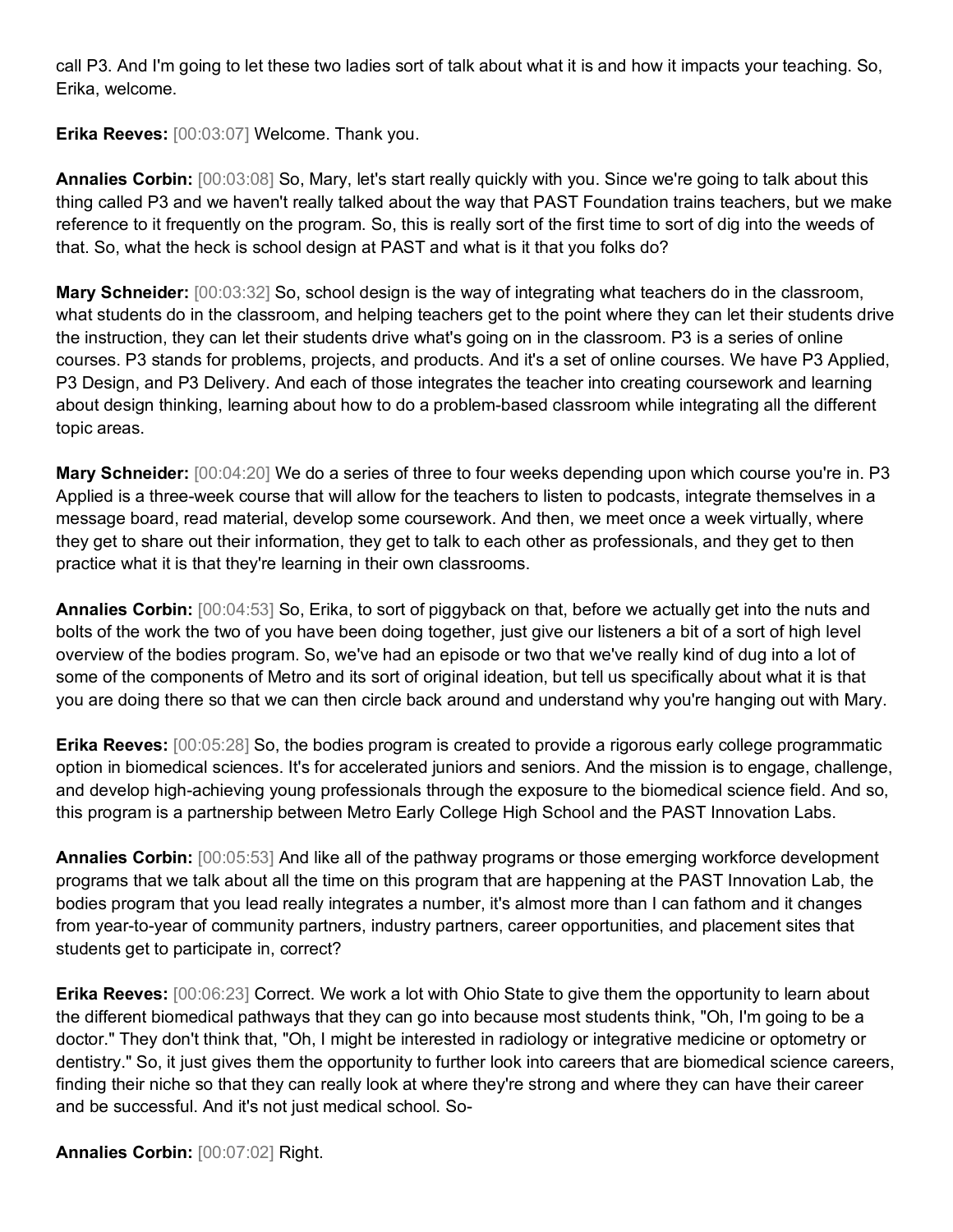**Erika Reeves:** [00:07:03] Yeah.

**Annalies Corbin:** [00:07:03] And then, to that point, you know, kids have no idea with the breadth and depth of any careers. We talk about that all the time. I've got all kinds of industry guests that come on this program and that is a common theme. And we can almost, every episode, circle back around and say, "Yeah. And the kids just have no idea what's possible", because they don't.

**Erika Reeves:** [00:07:20] They don't. And I'm a perfect example. I went to school, I got a degree in biology and biochemistry and thought, "Oh, I'm going to go to medical school." And then, I didn't get into medical school. So then, I had to make a decision. And teaching was not something that was on, you know, my idea board. However, I love it because I get to teach the future of biomedical science students, those people that are going to impact our world.

**Annalies Corbin:** [00:07:51] So, let's talk about that a little bit, because that's a pretty daunting responsibility on some levels, right? And obviously, the program that you're in is creative and it's innovative and it would have to be highly adaptable or it's not going to be successful from year-to-year. And that is one of the things that we've had, Mary and I, the privilege of being able to watch that program sort of as it's become adaptable over time. But I want to dig a little bit into the idea as it relates to the way we think about this P3 program, if you will, Mary.

**Annalies Corbin:** [00:08:25] Because one of the requirements, I don't know if I've mentioned this before on the program, but, you know, for a teacher to come in and be a teacher in residence in our school and residence partner is the metro schools, which are across the street physically, for those who are not from this part of the country or part of the world. So, we are literally across the street from the school itself. But we are not the school. This Innovation Lab is a specialized place. Students have to sort of earn the right into. And every teacher, though, that comes to be an in residence partner with us, part of that requirement is that they have to go through P3. Why do we do that, Mary?

**Mary Schneider:** [00:09:04] It's a good way for instructors to really dive deep into not only what they're teaching, but to really change their insight as to how their students learn. Oftentimes as teachers, we deliver content and we deliver it in the best way we know how. And we believe that our students are truly learning the material. P3 allows those teachers to look at it not only from the teachers perspective, but also from what is it that my students are learning and how are they learning. And sometimes, that can be as simple as changing a question from how is this done to why is this done? It opens up the door for the teacher then to give those students the freedom to look at what it is that they're actually learning and how they can apply it, how they can use it.

**Annalies Corbin:** [00:09:58] So, let's dig in a little bit. So, P3 Applied. So, I want to ultimately go through each one of these sort of offerings and sort of understand what it is that you get for us. So, P3 Applied in particular, Mary, that one changes from time-to-time because it's topic-specific and we have shifted, we have modified ourselves, right? So, P3 Applied was not originally where we started.

**Mary Schneider:** [00:10:24] Correct. Yeah.

**Annalies Corbin:** [00:10:25] So, explain to us what is P3 Applied. And then, Erika, I'm going to tag you and we're going to talk about the experience.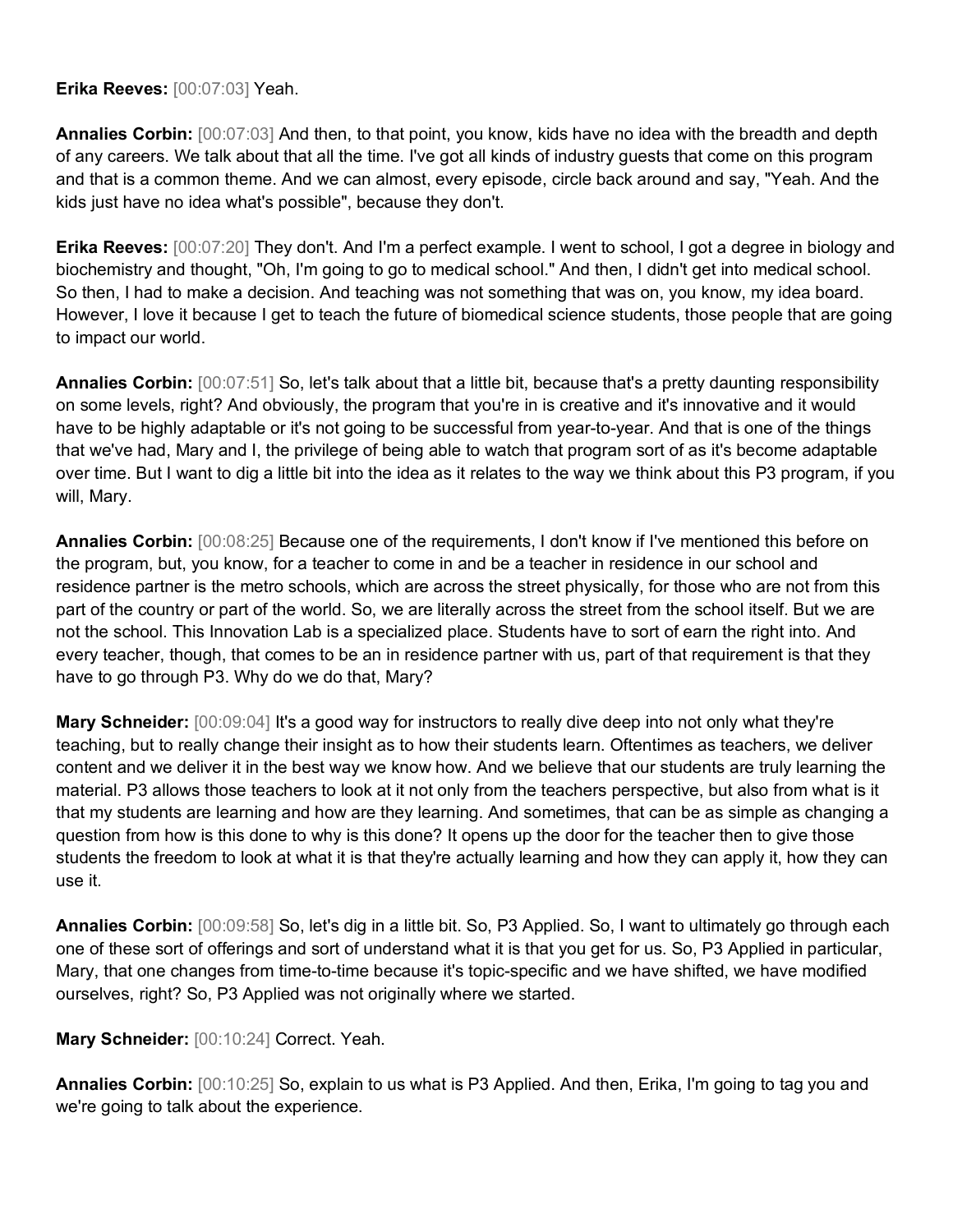**Mary Schneider:** [00:10:32] P3 Applied is all about design thinking. It's all about getting the teachers to think in that design cycle mindset. How does the mind work? How do we learn? It also brings in that aspect of community partners. How do we get those people who are outside of our classroom to be inside our classroom with our students? How do we get that expertise that is out there to be used in our classroom? And you're right, it's content-specific in terms of, we do aviation, we do smart mobility, we do connections and habitat. We-

**Annalies Corbin:** [00:11:14] What does that mean, though? So, give me an example.

**Mary Schneider:** [00:11:16] Sure. So, connections and habitat, we really tie it to environmental-type things. So, we investigate poop and we go out to waterways and we look at pollinators. We look at how the environment itself can be utilized within the content that they're already teaching their classroom. So, an English teacher can use a connections and habitat idea in their classroom and teach two different subjects at the same time. And they're just simply using that material in the material that they're already teaching.

**Annalies Corbin:** [00:11:48] In an innovative way.

**Mary Schneider:** [00:11:50] Correct.

**Annalies Corbin:** [00:11:52] So, Erika, you've done P3 Applied more than once, I believe, right? Is that correct? You went sort of-

**Erika Reeves:** [00:11:59] Just once in its full capacity, but different components at different times.

**Annalies Corbin:** [00:12:04] Yeah.

**Erika Reeves:** [00:12:04] So, it was nice to see it all come together.

**Annalies Corbin:** [00:12:06] So, tell us about what your experience with P3 Applied. And so, specifically, from the sort of a practicing teacher in the classroom right now, Mary used to be in the classroom and now, she's teaching teachers. So, for you, being a teacher in the classroom, what was the thing that you got out of it? Why is it beneficial to you?

**Erika Reeves:** [00:12:27] So, I was thinking about it and this was the analogy I came up with, we have all these standards and these standards are like our backpack. But how do we know what to put in our backpack? So, if we ask a question like the question that I worked with as I was going through the classes, why do we need a laboratory? My goal is, is that students learn basic laboratory skills, how to streak a plate for bacterial growth, how to pipe that for a PCR lab? And so, why are they important?

**Erika Reeves:** [00:13:05] And that allows me to use my backpack or my standard and then, unpack it. Because when we ask students to pack for a trip, we say, "Okay, here's a suggested list of items to bring", but somebody that has short hair might need a comb and somebody that has long hair might need a brush. So, it gives them the opportunity to have this overarching question and then, peel it back in a way that is interesting to them.

**Annalies Corbin:** [00:13:32] So then, how does that translate into your actual practice?

**Erika Reeves:** [00:13:38] Well, it allows me to ask different questions. So, how do I want them to find out about the importance of a lab or lab practices or the 21st century lab skills that I want my students to develop to be in the biomedical sciences? It allows me to give some freedom to the students, kind of what questions do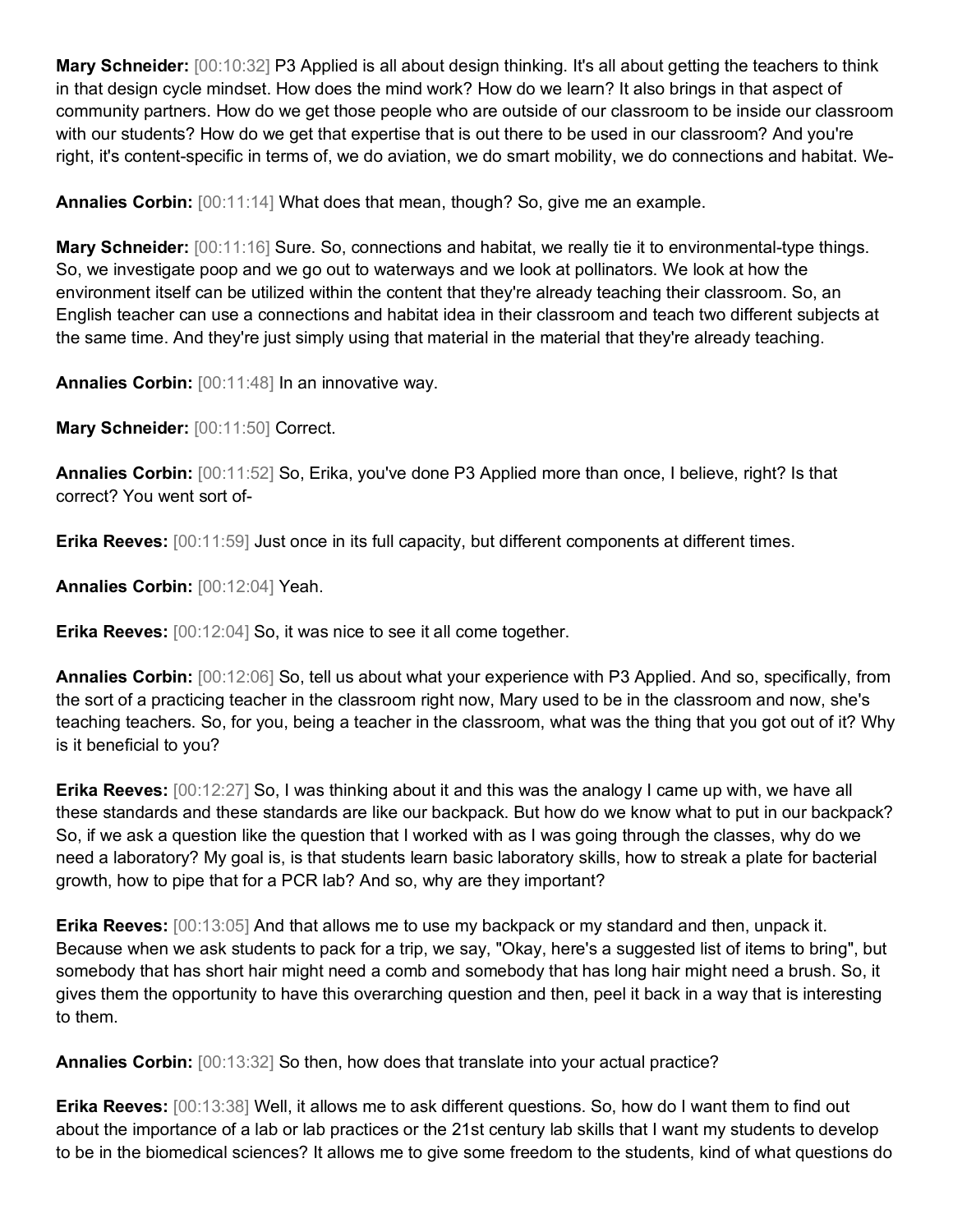they want to know about. Because I can let them unpack it in ways that are of interest to them so that everybody doesn't have to have exactly the same experience.

**Annalies Corbin:** [00:14:15] And that's okay.

**Erika Reeves:** [00:14:17] That's wonderful.

**Annalies Corbin:** [00:14:19] Yeah.

**Erika Reeves:** [00:14:19] That's wonderful. I might want to look at it from a biochem aspect or somebody else wants to look at it from a microbiology aspect and somebody else might want to look at it cellularly. So, I don't know, it makes me excited because I can meet the interest of the students just, you know, with a general overarching question because-

**Annalies Corbin:** [00:14:43] All while meeting the standard you needed to teach to begin with.

**Erika Reeves:** [00:14:46] Right.

**Annalies Corbin:** [00:14:46] Yes.

**Erika Reeves:** [00:14:47] What it does to a teacher is makes them uncomfortable because they might not have all the answers and they might be developing skills right along with their students because at least for me, I haven't done a lot of lab work since I was in college. I know a little bit here, little bit there, but I've spent the last five years in middle school. And I'm sorry, I'm not streaking plates with middle schoolers or letting them use expensive pipettes. I mean, that's not where I was at. So, now that I have students that are ready for those kind of things, you know, they can do things differently than, you know-

**Annalies Corbin:** [00:15:34] Mary then, so the thing that as a teacher listening—and just to be really clear, it is not a sales pitch around the PAST P3, we're utilizing it as an example of how we really change practice. That's really what our conversation today is about. And what are the different opportunities or exposures that teachers can find either deliberately or because they stumble upon that changed practice? And so, my question, Mary, is that Erika could have taught and probably did, you know, teach how to streak a plate before, so when you walk in and watch that lab, what's different now?

**Mary Schneider:** [00:16:24] The freedom she feels, the excitement she feels. No longer does she act like everything that has to be done in the classroom is completely on her shoulders. She knows that in order for her students to get to the depth of level of understanding that she wants them to get to, she had to allow them to play in the content exactly like she did when she was finally going through probably college. And that's usually where we used to get all of this.

**Mary Schneider:** [00:16:59] All of a sudden, you're thrown into a lab course or you're thrown into an English course and you're actually asked to do that real material. This changes the mindset of that teacher from being the knower of all and it passes it along to the students to allow them to do that same thing. It's like driving a car. You don't drive a car by reading a manual. You get behind the wheel and you give it a try.

**Annalies Corbin:** [00:17:27] Unless you're Sheldon Cooper, he studied it, right?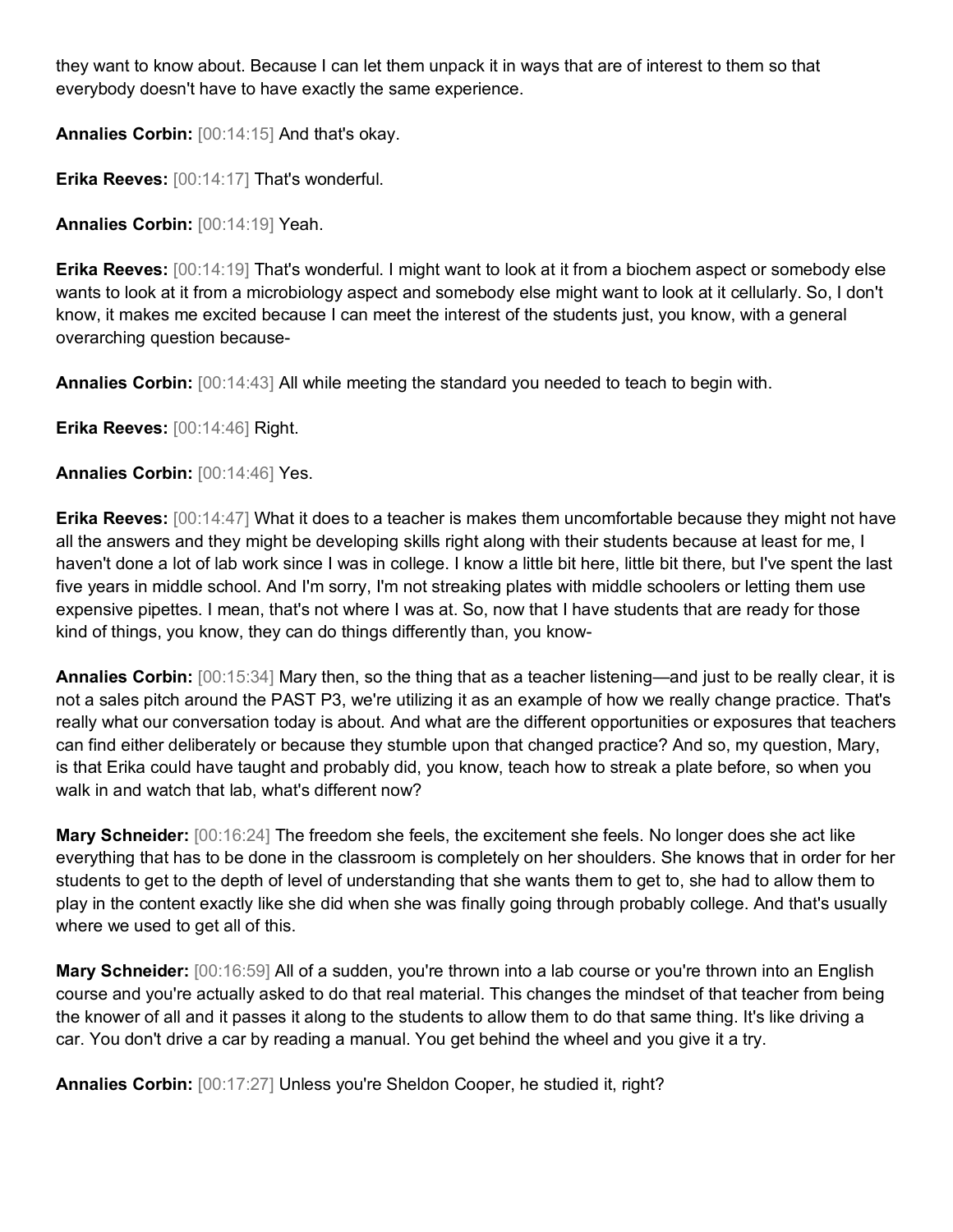**Mary Schneider:** [00:17:30] He studied it really well until then. But it just changes that mindset. It creates the idea in the teacher's head that they don't have to know everything. They have to walk the walk with the students. And they have to help that student get to their own understanding, make those own connections.

**Annalies Corbin:** [00:17:50] So, Erika, what's hard about that? As you will know because I'm always lurking through the windows, right? So, for folks who've not been there, the Innovation Lab is a series of glass box labs, is what we call them. And they're based on the notion that in industry R&D, everybody has to be able to observe everything all the time, right? That's part of the R&D process. And so, we built these glass box and we said, "Voila. Erika, here you go. It's the bodies lab." So, I get to lurk at Erika from outside a lot. Sometimes, go in, lurk inside, too. But what's hard about this, Erika?

**Erika Reeves:** [00:18:28] It's hard to train the students to change their thinking because they're used to, "You just give it to us", instead of, "Oh, I have to find it myself. Oh, I get to find it myself."

**Annalies Corbin:** [00:18:43] How long does it take the kids to make the shift, to turn the corner?

**Erika Reeves:** [00:18:48] I think a lot of it depends on the student.

**Annalies Corbin:** [00:18:49] Sure.

**Erika Reeves:** [00:18:49] There are some students that are naturally more curious than others and that curiosity hasn't been squashed. But for some of them, it takes a little bit of time. And I think one of the big things that I have noticed is that we all were afraid to fail. So, there's an element of rising above that, I have to get it right the first time and it's okay to make mistakes and, you know, the greatest part of that is I get to learn from the mistakes. And having the students get to that point where they can just be at peace with that.

**Annalies Corbin:** [00:19:28] I mean, it is a remarkable thing. I mean, you're living it every day. And I often will hear a teacher say, "Well, I didn't realize." And Mary and I have the advantage, I guess, if you will, because we're constantly looking in, right? We get to sort of see it with a slight bit of detachment. And I wouldn't say that you could say, hey, you know, on Tuesday, the third week of September, right? We're gonna see X suddenly happen.

**Annalies Corbin:** [00:19:54] But we've been at it long enough to see the signs. So, you can tell when a teacher, a classroom of students and, you know, that endeavor is getting ready to make a shift. And they do. The kids do. And the first way, because I've been working with Erika, we've got a project we're actually doing together this past term. And so, part of it's student comfort, like you said, right? They get used to something, right?

**Annalies Corbin:** [00:20:21] You know, at the beginning of the semester, I would watch them come back to you repeatedly and ask the same question, thinking, "If I ask it enough time, she'll finally either tell me or she'll change the answer", right? And eventually, they stopped doing that, right? And as an example, there are other plateaus as well, you know, Mary. So, as you think about this sort of tell tale signs that not only has the practice of the teacher started to change, but the practice in the classroom is also changing. What does that look or feel like to you?

**Mary Schneider:** [00:20:57] It's almost a shift from you have 20 students looking at a teacher and now, you have 20 students who are looking to each other. And you have 20 students who are asking very different questions rather than asking if this is what you want or does this look right. They're asking a more deep, a deeper question. They're asking, "Where can I go next? What can I change now? What does this lead to? Oh,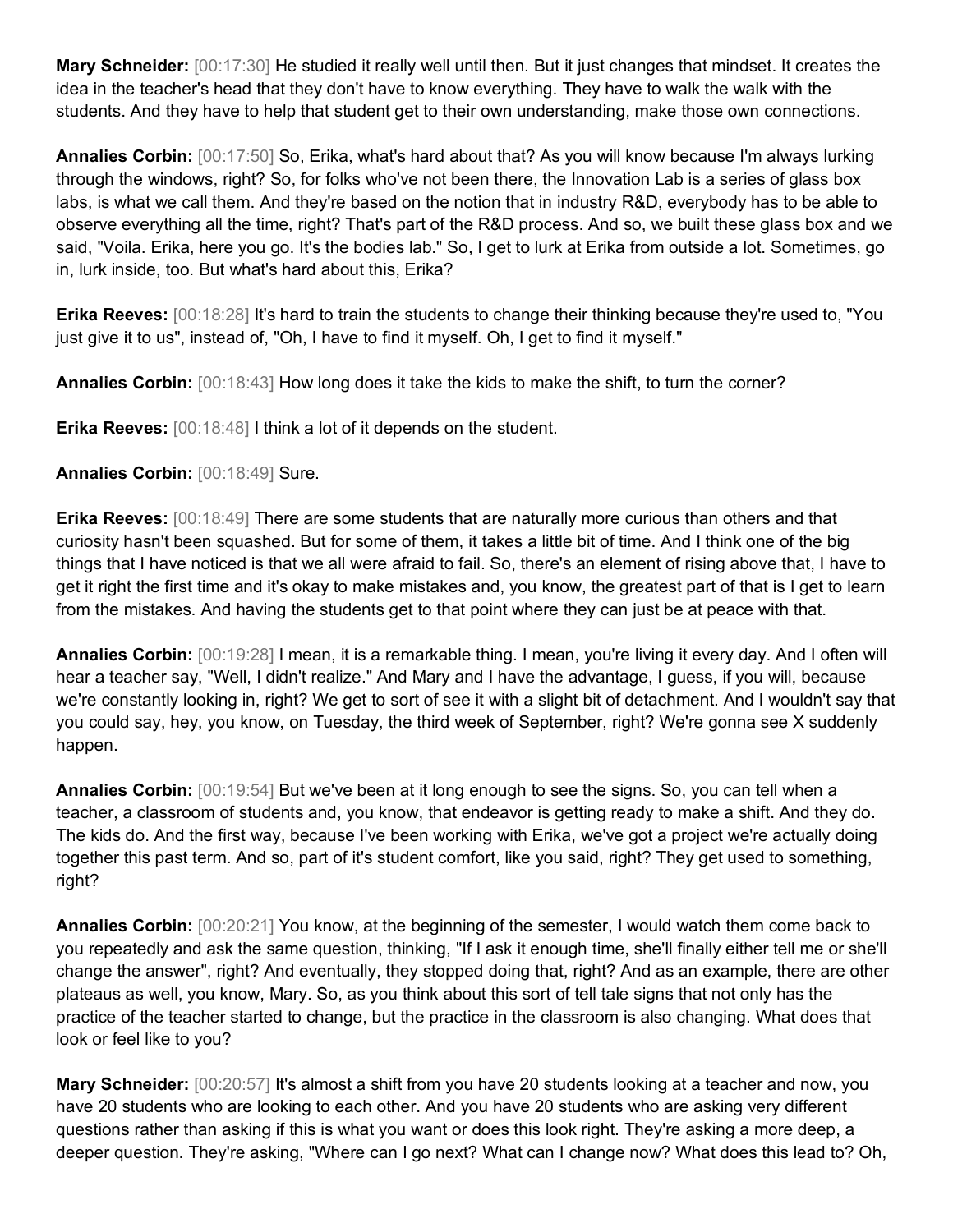look at this." Sometimes, from people looking outside in, it looks chaotic sometimes. It looks like everybody's doing something they're not supposed to be doing. They're talking to each other. They're up and they're moving around. They're on their phones calling people that they want to ask questions of. It looks more like a place of learning than our schools ever did.

**Annalies Corbin:** [00:21:57] It does. I completely agree with you. And I have had many people saying, "I can possibly teach like this" or "This can't possibly have learning happening." Oh, it's epic learning that's going on. And it's a level of controlled chaos. There's no question to some extent. I think that's a great way to sort of think about it. Yeah, absolutely. So, you know, Erika, before we move on and talk about, you know, P3 Design, because that brings in a whole another level of things that you're getting to do and sort of apply, you know, from the teacher or practical ways that you're thinking about your planning and your development.

**Annalies Corbin:** [00:22:36] So, before we shift into sort of that planning and development phase, what's the biggest constraint from the application side? So, you go and I hear teachers say this all the time, "I went, I did this great PD." Doesn't matter what it is, right? It could be about STEM, it could be design thinking, it could be basket weaving, I don't really care. "Had a great experience. I loved it as a teacher. I learned so much. But I can't do this in my classroom" or, you know, "I'm not gonna be allowed" or, you know, "It's Tuesday. I have to be on page 34 in my scripted curriculum guide." So, what are the constraints, the primary constraints that you find sort of at that phase in your work, even in an innovative place of teaching and learning, that you bump up against because they're real, they're in every environment.

**Erika Reeves:** [00:23:28] Probably the first one is time. I have a benefit that I have my students usually for at least a three-hour segment. So, that's unlike a teacher in a traditional school who may have 45 minutes or 50 minutes or even a block would be what, an hour and 15 minutes or something like that. So, I think that time is a constraint. I think a lot of times, teachers think they have to change everything right on the spot instead of taking those baby steps.

**Erika Reeves:** [00:23:59] A couple of small things that they're implementing and it changes the students' thinking, it changes their behaviors, and it changes the way they're able to do things in their classrooms. So, it's almost like changing procedures. And as you change the procedures and the students get used to it, then you're not practicing the procedures anymore, you're just doing them. And then, they become a habit.

**Annalies Corbin:** [00:24:27] Right. Right.

**Erika Reeves:** [00:24:28] So, I really think that that, I think, is a big constraint for teachers thinking, "Oh, I would like to try this or I want to implement this", is that it doesn't have to be something that takes tons of time and it doesn't have to be something that's a heavy load, you just have to make a decision to change one thing and then, like a snowball, it will allow other things open the door for other aspects to be added in.

**Annalies Corbin:** [00:24:59] Yeah, absolutely. Absolutely. So, Mary, that's a great segue. So, let's talk about P3 Design, because in many ways, it was set up specifically to help step one through. So, tell us about P3 design.

**Mary Schneider:** [00:25:14] So, P3 Design really puts the planning section into the teachers' hands. They get to either plan a semester, two-week unit, a year-long unit, whatever they might want to do, but they're truly taking the curriculum that they have in the classroom. And they are turning it into a problem-based approach as opposed to doing what they might have done before, which to Erika's point, that time element kind of goes away once the teacher starts doing an actual activity in their classroom.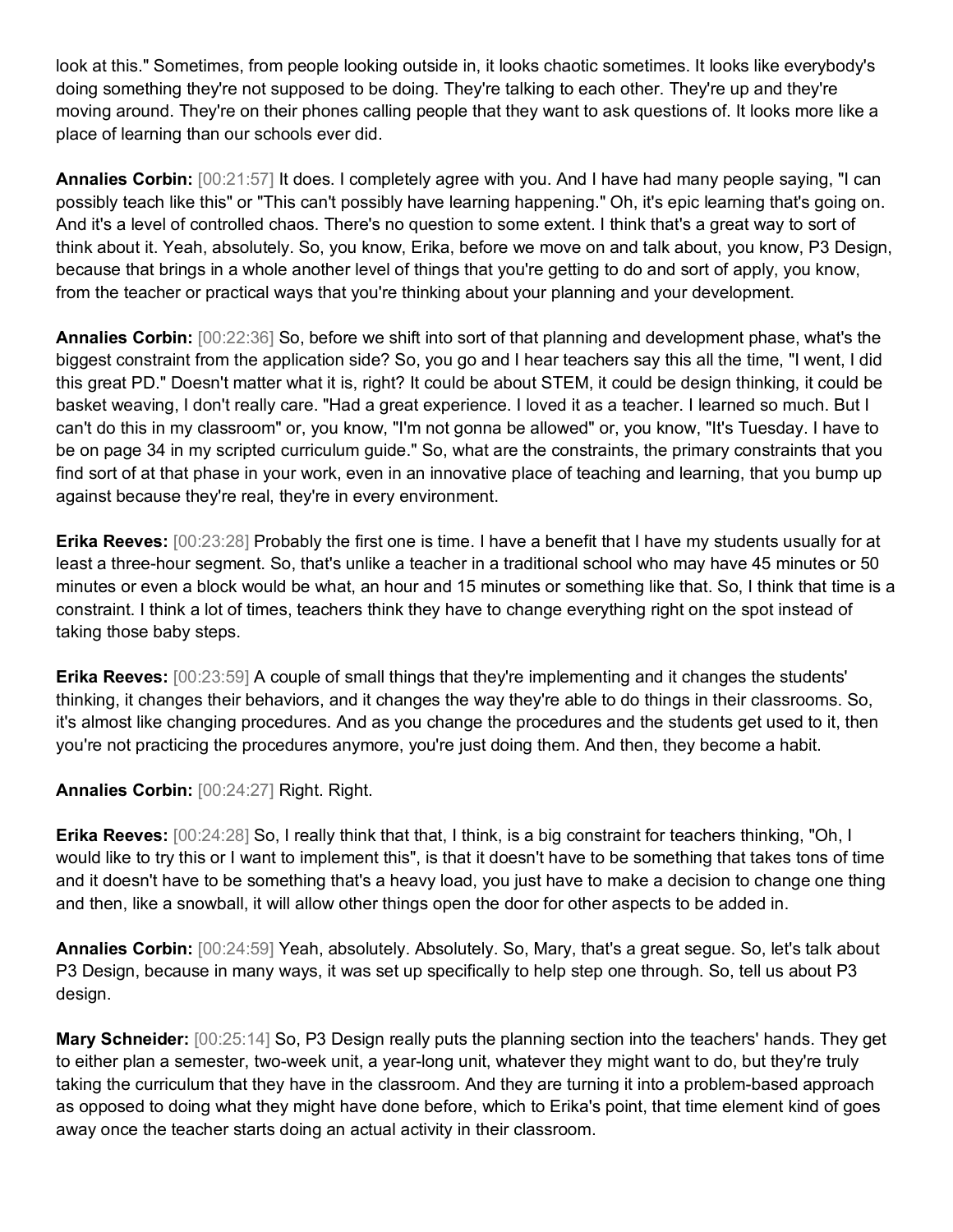**Mary Schneider:** [00:25:47] P3 Design allows them to figure out that that time element isn't on top of their existing curriculum. This problem-based approach becomes their curriculum and it becomes what they're doing. So, it's not over and above, it's part of. And then, they start to figure out what standards are being touched, how are they aligning, what they're doing, what projects are they doing, how are they doing the curriculum that they're doing in their classroom in a different way, looking at it in a different way.

**Annalies Corbin:** [00:26:19] And I want to be really clear with folks. So that is, some schools or some teachers take an existing curriculum and they make the modification to turn it into a problem-based.

### **Mary Schneider:** [00:26:30] Correct.

**Annalies Corbin:** [00:26:31] Ultimately, we hope to get them to be trans-disciplinary. But again, to Erika's point, was a really, really important one, and I tell people all the time, it is not all or nothing. And in fact, please don't do it that way because it will fail.

## **Mary Schneider:** [00:26:44] Correct.

**Annalies Corbin:** [00:26:44] But it is small steps to get you where you're looking to be. And so, you can do that with existing programming, right? We can teach you how to do that. You can utilize the design thinking, those systems approach and get yourself there. But you also, through this particular program, get the opportunity, if you are so inclined, you can create and develop entirely new.

#### **Mary Schneider:** [00:27:05] Correct.

**Annalies Corbin:** [00:27:06] Right? So, you have that option. So, Erika, when you were working in P3 Design, so tell us what you worked on. What was it that you did?

**Erika Reeves:** [00:27:14] So, I have to go back to listen to—and I was listening to Mary talk about this. She's talking about the students doing, doing, doing, doing, doing. They're always doing something instead of it just be the basic, "I'm memorizing", you know, they're analyzing, they're creating. They're doing those higher blooms that, you know, we talk about in education. What did I do? So, in bodies currently, we teach anatomy.

**Erika Reeves:** [00:27:42] And it's coupled with the rotations that we talked about, where they go to a higher state or to community partners and learn about different curves in biomedical science. So, currently, we're teaching anatomy. And we want to move away, not that anatomy is not important, but we're making a prereq to our students that are coming into the program. And next year, we're adding, our course is going to be medical interventions.

**Erika Reeves:** [00:28:06] So, we're working with a professional from a high state who is an engineer. And so, we're adding in engineering components. So, when I was talking about why is a laboratory important or why do we need laboratories, we're bringing in a lot of those innovation things and interventions for our students to really integrate science terminology with engineering terminology. One of the things that this professional says is that we have doctors and those people that work in medicine and we have engineers, but we don't have somebody in the middle that can speak both of the languages.

**Erika Reeves:** [00:28:56] So, it's really important to be giving students the opportunity to learn the languages on both sides. So, maybe adding in a little bit of coding. One of the things we're thinking about is making a prosthetic hand or arm or something like that where the students, they're able to apply the anatomy that they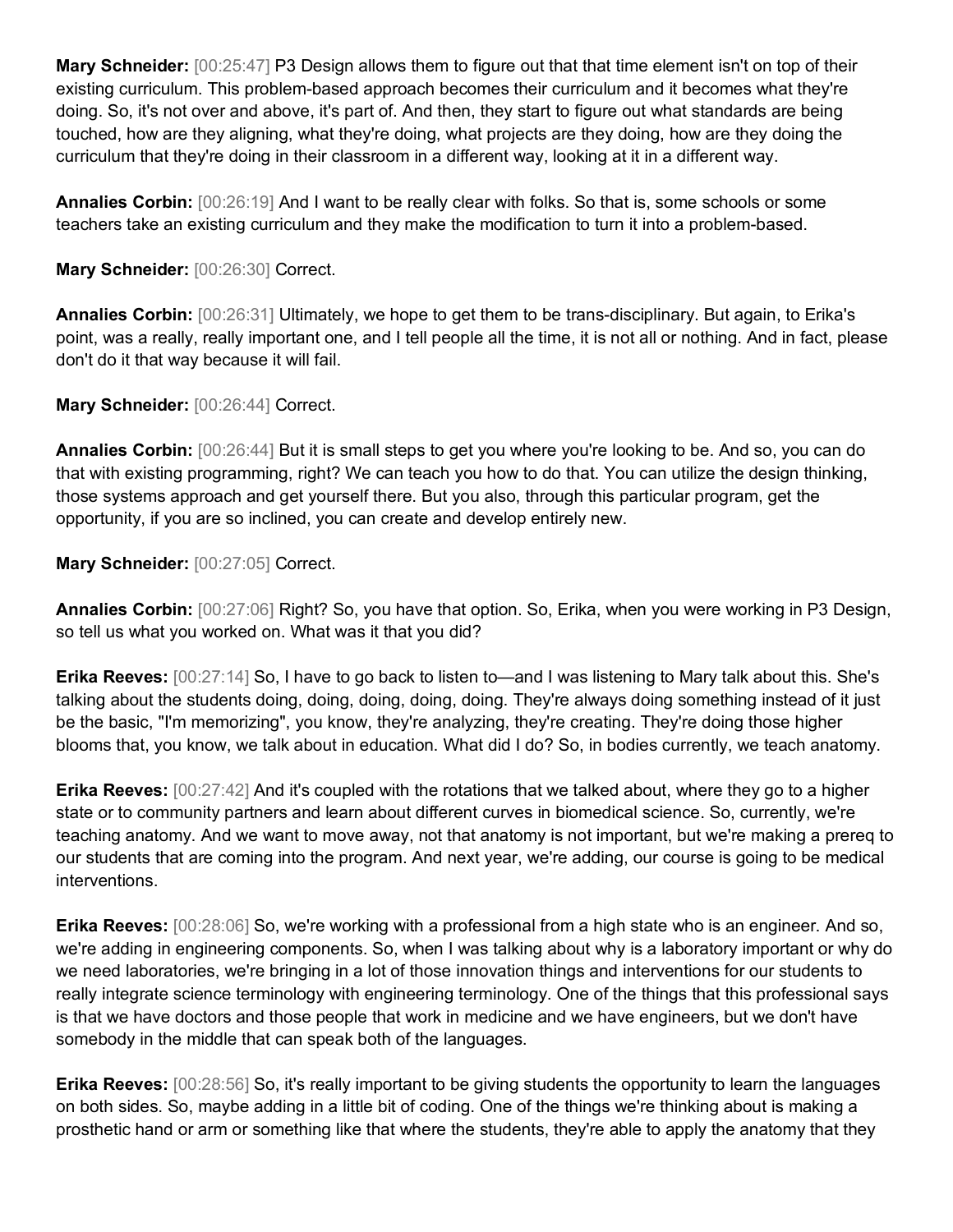learned in the prereq course and bring it into this new course. So, you know, the lab skills, the engineering, the prosthetics, those kind of things.

**Annalies Corbin:** [00:29:26] All the modification.

**Erika Reeves:** [00:29:29] Yes.

**Annalies Corbin:** [00:29:29] Yeah. Yeah, absolutely. So then, Mary, how does that then sort of piggyback into the next P3?

**Mary Schneider:** [00:29:36] P3 Delivery allows those teachers then to really deliver that material in their course. So, now, they're practicing it as they are involved in their own class.

**Annalies Corbin:** [00:29:50] Yeah. And I actually see Erika do this because one of the things really intriguing to me is I asked somebody the other day to watch, somebody that we had on site for a visit for two to three days. And I actually pointed out two of the labs and I said, "I want you to watch these two labs. Every time you go by, I want you to think about whether or not you can tell or is there a lecture happening? Tell me what's happening in that classroom", right? And so, this was a three-day visit that this person was around. And they said they couldn't figure out that you ever lectured to your kids. And I said, "Great. When?" That's the win, right?

**Annalies Corbin:** [00:30:32] That's exactly what I want to hear someone coming, you know, if I send them into any school that is really sort of making that transition into a problem-based environment, you know, it's the rare moment where I can truly, truly say I, as the random stranger, fully understand what's happening in there. Because otherwise, it's a fully engaged, to your point, students doing, doing, doing, you know, as it relates to how you're doing the instruction. And again, I want to circle back around on one of the earlier questions that I asked you, Erika, because it's critical to sort of watch and to see, but shifting to that real problem-based, and you've been in it for a while, but I think it's been different this year.

**Erika Reeves:** [00:31:19] Correct.

**Annalies Corbin:** [00:31:20] Right? I think I've heard you say that on numerous times. What is so different?

**Erika Reeves:** [00:31:26] Well, I've never been a heavy lecturer in general. But you're right. If you come by the classroom, it's not really a lecture, it's conversation. So, given the instructions are more of a conversation piece, just giving them the necessities that they need to be able to engage in the lab and bring an element of success without giving away all the secrets of the lab or the secrets of the activity. I think part of it is different because I have a different group of students. And because they're juniors and seniors and not middle schoolers, there's a level of maturity that you see just naturally.

**Erika Reeves:** [00:32:08] But these students are so inquisitive, they are so engaged. And bringing back to the point of what changes after the course of, you know, as you start this problem-based in this community, it's a community builder and they do rely on each other instead of relying on me. And so, I mean, there is an element of absolute freedom in that knowing that they will go to each other. It really runs like a business. You don't go to the CEO every time you have a question.

**Annalies Corbin:** [00:32:48] One would hope.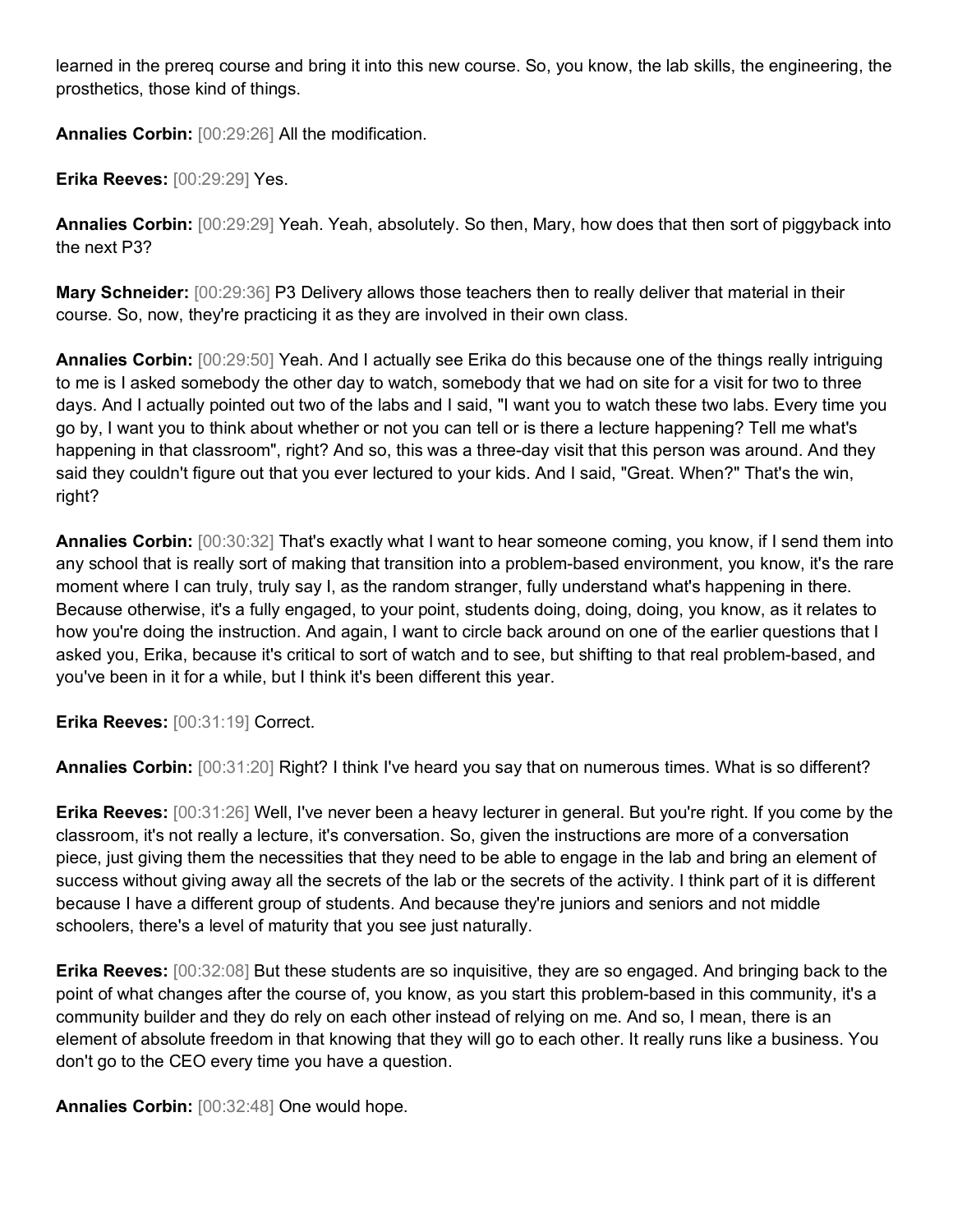**Erika Reeves:** [00:32:49] You would hope. You would hope. But it's nice that they have built a community of communicators. They trust each other. They value each other's opinion. They are collaborators, which I can't wait to see the PSA that's coming out that they've been working on. And really, they're a community of learners. It's not just a classroom with students, it's a community of engaged learners. And there's a difference.

**Annalies Corbin:** [00:33:22] So, Mary, you actually work with teachers and schools all over the country, taking them through the various P3 programs and everything from new programs to wild crazy hair ideas and everything in between. And Mary's also spent a number of years training pre-service teachers at the university level as well. And so, same question back to you. So, practice changes as a result of, I would argue to some extent, one of the pieces we haven't talked about is we're really re-engineering an environment. So, it's not just your teaching and the learning, but literally the environment shifts. And I think Erika's lab is a really great way for us to think about it, because for our listeners, she is not like a 1 to 12 ratio. How many kids are in the course that I come into? How many kids are in that group?

**Erika Reeves:** [00:34:17] I have 37.

**Annalies Corbin:** [00:34:19] Thirty-seven kids in advanced pathways doing a variety of different things. She's differentially instructing on the fly every moment, every day. And it is not just manage, but in many ways, you don't have to manage it at all.

**Erika Reeves:** [00:34:36] No, they manage themselves because you set the expectations and you give them the tools and the freedom to make the environment a success.

**Annalies Corbin:** [00:34:49] So, Mary, is that really the way it works that we see?

**Mary Schneider:** [00:34:52] It is really the way it works, yeah. I've seen this work with even involved in more, right? We had, you know, upwards of 80 students that we were working with at one time. It works that way because no longer are the students just simply sitting there waiting, they're now involved in what it is that they're doing. They're driving the bus. You hold the license. You are figuring out where they're going. You're telling them how soon they have to get there. But they're really driving the bus. And as soon as that occurs in the classroom, it truly is—

**Mary Schneider:** [00:35:29] I hate to go to that business because I'm not a big equator of business and education, but you don't sit around waiting for me to do stuff and make sure that I get it done, you expect me to get it done. And that's really what this does for our students, is it allows them the freedom to get to their destination in the way they need to get to their destination in the time frame you tell them that they have to get there. And that really changes behavior. It changes outcomes. It changes everything about the way that student believes education is. Now, they're in charge. And as soon as you give them that power, little bit of power that it is, it changes that manner in the classroom.

**Annalies Corbin:** [00:36:19] It does. It's remarkable and kind of fun to see. And of course, you know, every teacher who goes on that journey does it a little bit differently. It's very individualized and it takes on to some extent, I would argue, the personality of that facilitator of learning, right? It truly does, right? So, absolutely no question. So, one of the ways I always like to wrap this program is that, you know, what was that thing?

**Annalies Corbin:** [00:36:43] So, I often use the rural teacher, just channeling my inner Mary Schneider here, you know, so I'm this teacher listening or I'm this community saying, "Gosh, we want programs like that to come here" or I'm a workplace like, "I want those young adults to actually becoming my employees", right? What's the thing I need to know, Erika, from the teacher perspective or something that you wish you had